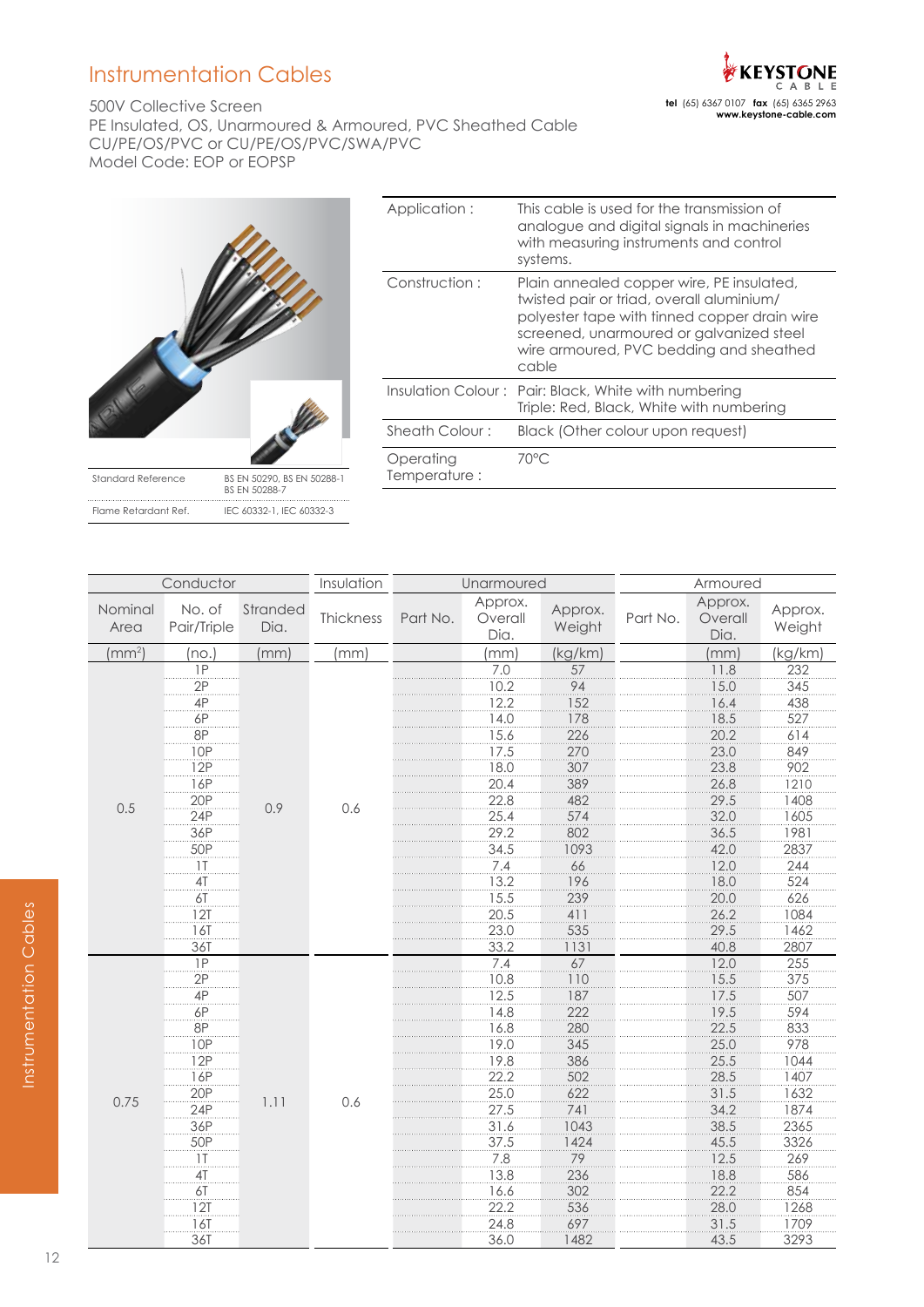# Instrumentation Cables

## 500V Collective Screen PE Insulated, OS, Unarmoured & Armoured, PVC Sheathed Cable CU/PE/OS/PVC or CU/PE/OS/PVC/SWA/PVC Model Code: EOP or EOPSP

|                            | Conductor               |                  | Insulation | Unarmoured |                            | Armoured          |          |                            |                   |
|----------------------------|-------------------------|------------------|------------|------------|----------------------------|-------------------|----------|----------------------------|-------------------|
| Nominal<br>Area            | No. of Pair/<br>Triple  | Stranded<br>Dia. | Thickness  | Part No.   | Approx.<br>Overall<br>Dia. | Approx.<br>Weight | Part No. | Approx.<br>Overall<br>Dia. | Approx.<br>Weight |
| $\left(\text{mm}^2\right)$ | (no.                    | (mm)             | (mm)       |            | (mm)                       | (kg/km)           |          | (mm)                       | (kg/km)           |
|                            | 1P                      |                  |            |            | 7.8                        | 77                |          | 12.5                       | 272               |
|                            | 2P                      |                  |            |            | 11.5                       | 125               |          | 16.2                       | 408               |
|                            | 4P                      |                  |            |            | 13.2                       | 214               |          | 18.0                       | 550               |
|                            | 6P                      |                  |            |            | 16.0                       | 269               |          | 21.5                       | 796               |
|                            | 8P                      |                  |            |            | 18.0                       | 332               |          | 23.5                       | 914               |
|                            | 10P                     |                  |            |            | 20.5                       | 411               |          | 26.2                       | 1083              |
|                            | 12P                     |                  |            |            | 21.0                       | 463               |          | 27.0                       | 1161              |
|                            | 16P                     |                  |            |            | 23.6                       | 603               |          | 30.0                       | 1570              |
| 1.0                        | 20P<br>24P              | 1.29             | 0.6        |            | 26.5                       | 749<br>893        |          | 33.0                       | 1823              |
|                            | 36P                     |                  |            |            | 29.5<br>34.2               | 1283              |          | 36.0<br>41.5               | 2092<br>2996      |
|                            | <b>50P</b>              |                  |            |            | 40.5                       | 1754              |          | 48.0                       | 3790              |
|                            | 1T                      |                  |            |            | 8.2                        | 85                |          | 13.0                       | 288               |
|                            | 4T                      |                  |            |            | 14.6                       | 276               |          | 19.8                       | 647               |
|                            | 6T                      |                  |            |            | 17.8                       | 360               |          | 23.2                       | 940               |
|                            | $\overline{121}$        |                  |            |            | 23.8                       | 649               |          | 29.5                       | 1447              |
|                            | 16T                     |                  |            |            | 26.6                       | 846               |          | 33.2                       | 1937              |
|                            | 36T                     |                  |            |            | 38.5                       | 1813              |          | 46.2                       | 3749              |
|                            | $\overline{IP}$         |                  |            |            | 8.5                        | $\overline{95}$   |          | 13.5                       | 304               |
|                            | 2P                      |                  |            |            | 12.5                       | 152               |          | 17.8                       | 478               |
|                            | 4P                      |                  |            |            | 14.5                       | 267               |          | 19.5                       | 631               |
|                            | $6\mathsf{P}$           |                  |            |            | 17.5                       | 346               |          | 23.0                       | 915               |
|                            | 8P                      |                  |            |            | 19.8                       | 442               |          | 25.5                       | 1100              |
|                            | <b>10P</b>              |                  |            |            | 22.6                       | 547               |          | 29.0                       | 1473              |
|                            | 12P                     |                  |            |            | 23.4                       | 613               |          | 30.0                       | 1588              |
|                            | 16P                     |                  |            |            | 26.2                       | 812               |          | 32.8                       | 1882              |
| 1.5                        | 20P<br>24P              | 1.59             | 0.6        |            | 29.2                       | 1008<br>1202      |          | 36.0                       | 2222<br>2857      |
|                            | 36P                     |                  |            |            | 32.5<br>37.8               | 1736              |          | 40.0<br>45.5               |                   |
|                            | 50P                     |                  |            |            | 44.8                       | 2377              |          | 54.0                       | 3640<br>5175      |
|                            | 1T                      |                  |            |            | 9.0                        | 106               |          | 13.5                       | 330               |
|                            | 4T                      |                  |            |            | 16.4                       | 358               |          | 22.0                       | 898               |
|                            | 6T                      |                  |            |            | 19.6                       | 480               |          | 25.5                       | 1127              |
|                            | 12T                     |                  |            |            | 26.4                       | 879               |          | 33.0                       | 1953              |
|                            | 16T                     |                  |            |            | 29.5                       | 1149              |          | 36.2                       | 2348              |
|                            | 36T                     |                  |            |            | 43.0                       | 2494              |          | 51.5                       | 5140              |
|                            | 1P                      |                  |            |            | 10.0                       | 135               |          | 14.5                       | 380               |
|                            | 2P                      |                  |            |            | 14.5                       | 215               |          | 19.5                       | 580               |
|                            | 4P                      |                  |            |            | 17.2                       | 375               |          | 23.0                       | 942               |
|                            | 6P                      |                  |            |            | 20.5                       | 504               |          | 26.5                       | 1190              |
|                            | 8P                      |                  |            |            | 23.4                       | 648               |          | 30.0                       | 1446              |
|                            | 10P                     |                  |            |            | 27.0                       | 822               |          | 34.0                       | 1935              |
|                            | 12P                     |                  |            |            | 27.8                       | 942               |          | 35.0                       | 2097              |
|                            | 16P                     |                  |            |            | 31.2                       | 1219              |          | 38.4                       | 2520              |
| 2.5                        | 20P<br>24P              | 2.01             | 0.7        |            | 35.0<br>39.2               | 1513<br>1823      |          | 43.0<br>47.4               | 3318<br>3851      |
|                            | 36P                     |                  |            |            | 45.2                       | 2636              |          | 55.0                       | 5463              |
|                            | 50P                     |                  |            |            | 54.0                       | 3622              |          | 63.5                       | 7031              |
|                            | $\overline{\mathbf{I}}$ |                  |            |            | 10.4                       | 167               |          | 15.5                       | 413               |
|                            | 4I                      |                  |            |            | 19.2                       | 528               |          | 25.0                       | 1173              |
|                            | 6T                      |                  |            |            | 23.2                       | 707               |          | 30.0                       | 1673              |
|                            | 12T                     |                  |            |            | 31.5                       | 1336              |          | 38.5                       | 2658              |
|                            | 16T                     |                  |            |            | 35.2                       | 1736              |          | 43.0                       | 3542              |
|                            | 36T                     |                  |            |            | 51.5                       | 3802              |          | 61.0                       | 7043              |

Note : For technical specification, please refer to Table 9 to 13 (Page 69)